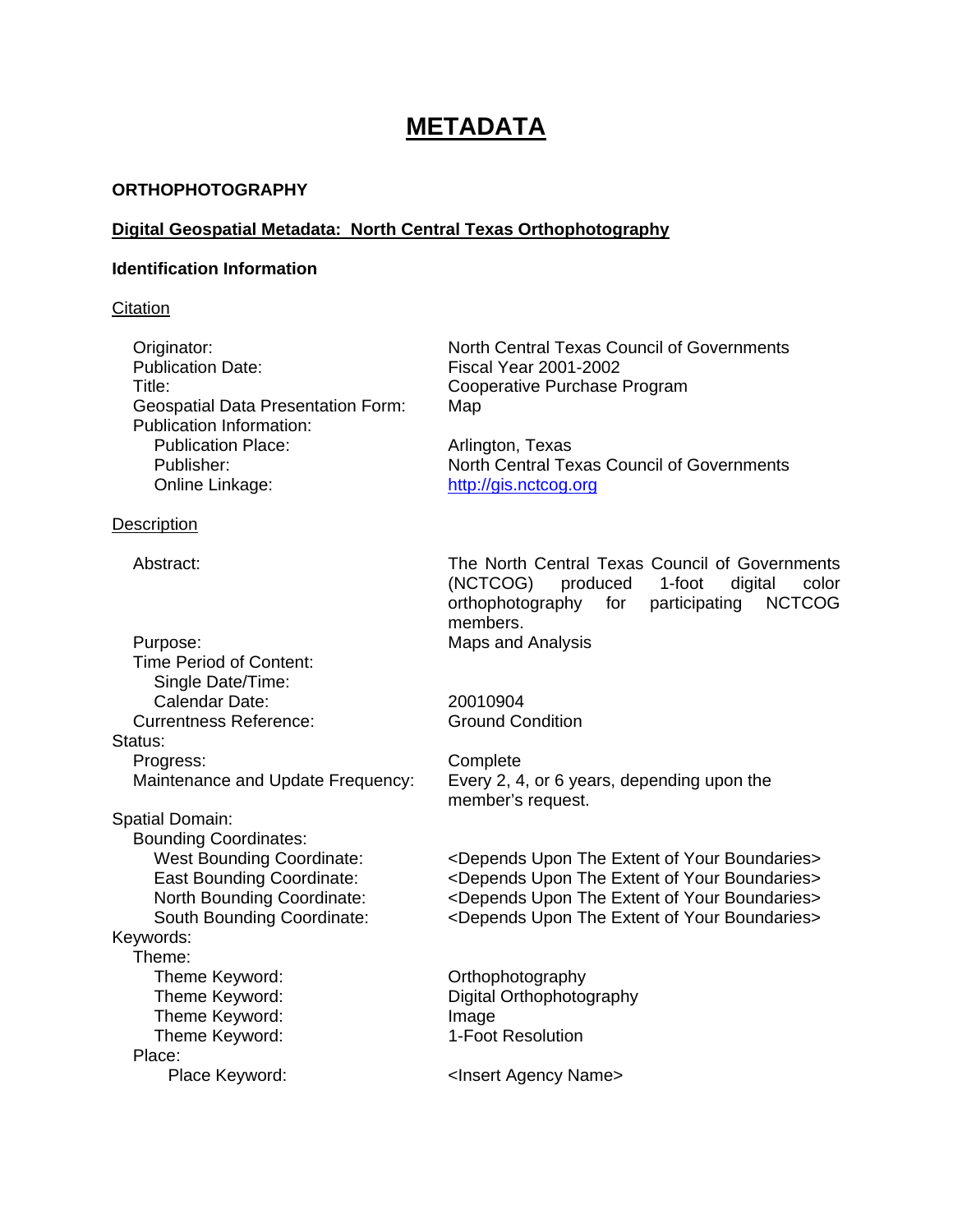Use Constraints: Copyright of NCTCOG. Point of Contact: Contact Person Primary: Contact Person: John Hunt Contact Address: Address Type: Mailing Address Address: 616 Six Flags Drive, Suite 200 City: **Arlington** State or Provine: Texas Postal Code: 76011 Country: USA Contact Voice Telephone: (817) 695-9163 Contact Facsimile Telephone: (817) 640-4228<br>Contact Electronic Mail Address: jhunt@nctcog.org Contact Electronic Mail Address: Native Data Set Environment: Tiff; MrSID

Access Constraints: Public domain entities purchase products from NCTCOG; private sector entities purchase products through Vargis.

Contact Organization: North Central Texas Council of Governments Contact Position: Manager of Geographic Information Services

#### **Data Quality Information**

Attribute Accuracy:

Logical Consistency Report:

Positional Accuracy: Horizontal Positional Accuracy: Horizontal Positional

Attribute Accuracy Report: Specifications are summarized as follows: sensor type - aerial film camera with 6" focal length; negative size - 9" x 9"; altitude of capture - 9,000' above mean terrain; expected capture period - February 2001; control sources - ground survey and airborne GPS; scanning resolution – 15 microns; ground resolution - 1.0 U.S. Survey Foot; color type – 24-bit natural color.

Completeness Report: Color aerial photography was acquired using a RC30 or equivalent aerial mapping camera that was calibrated by the U.S. Geological Survey. Products were mosaiced and color balanced to create a near seamless appearance. Samples of these products are available from NCTCOG for evaluation of image quality and positional accuracy.

Accuracy Report: The digital ortho was produced using accepted photogrammetric industry practices under the supervision of certified photogrammetrists and licensed surveyors. Digital ortho products are guaranteed to meet National Map Accuracy Standards (NMAS) at a map scale of 1" = 200'  $(1:2,400)$ . Photo scale is  $1" = 1,500'$   $(1:18,000)$ .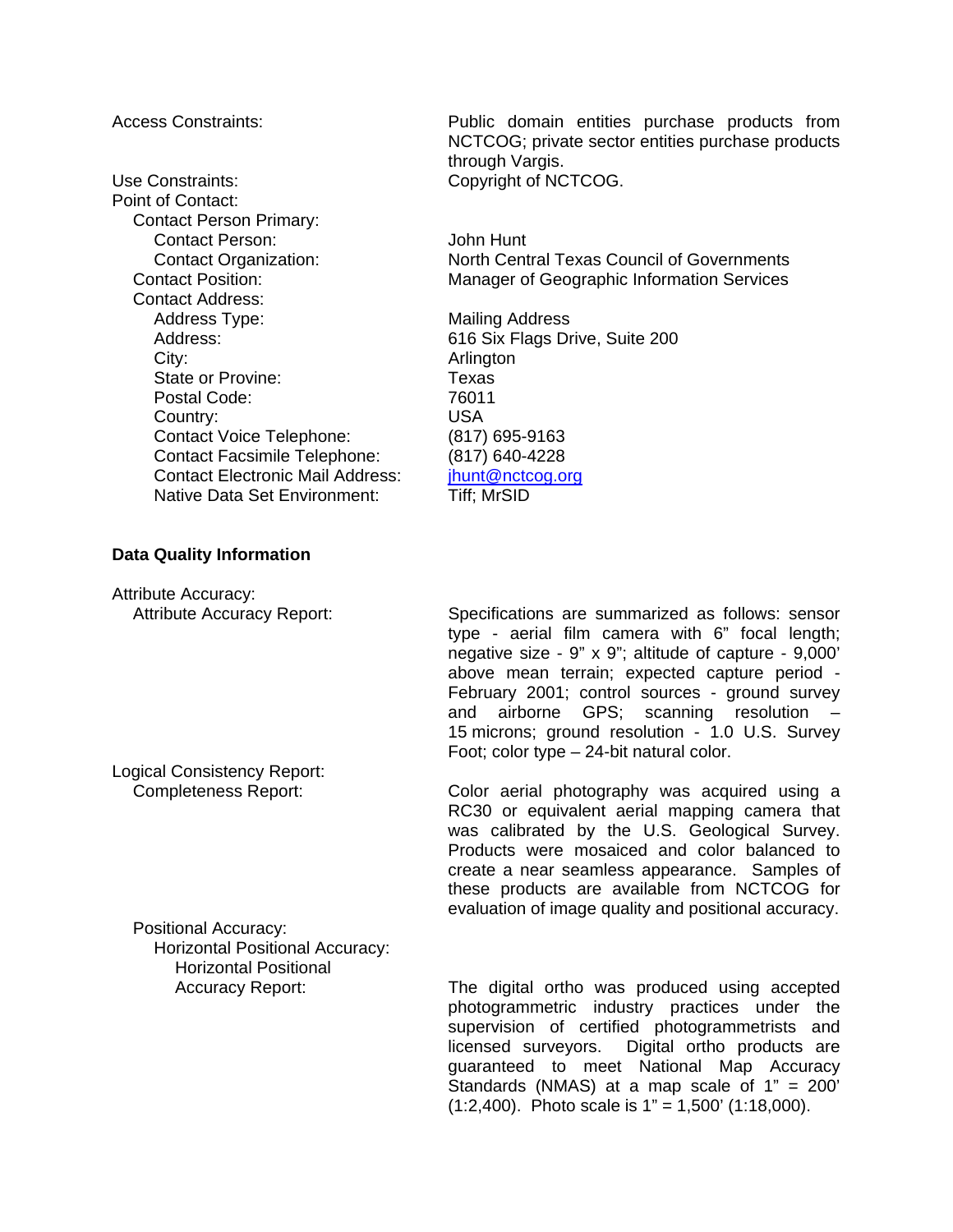| <b>Quantitative Horizontal Positional</b><br><b>Accuracy Assessment:</b><br><b>Horizontal Positional</b><br><b>Accuracy Value:</b><br><b>Horizontal Positional</b><br><b>Accuracy Explanation:</b> | The digital ortho was produced using accepted<br>photogrammetric industry practices under the<br>supervision of certified photogrammetrists and<br>licensed surveyors.<br>Digital ortho products are<br>guaranteed to meet NMAS at a map scale of $1" =$<br>200' (1:2,400).<br>Photo scale is $1" = 1,500'$<br>(1:18,000). |
|----------------------------------------------------------------------------------------------------------------------------------------------------------------------------------------------------|----------------------------------------------------------------------------------------------------------------------------------------------------------------------------------------------------------------------------------------------------------------------------------------------------------------------------|
| Lineage:                                                                                                                                                                                           |                                                                                                                                                                                                                                                                                                                            |
| Source Information:                                                                                                                                                                                |                                                                                                                                                                                                                                                                                                                            |
| <b>Source Citation:</b>                                                                                                                                                                            |                                                                                                                                                                                                                                                                                                                            |
| Citation Information:                                                                                                                                                                              |                                                                                                                                                                                                                                                                                                                            |
| Originator:                                                                                                                                                                                        | North Central Texas Council of Governments                                                                                                                                                                                                                                                                                 |
| <b>Publication Date:</b>                                                                                                                                                                           | <b>Fiscal Year 2001-2002</b>                                                                                                                                                                                                                                                                                               |
| Title:                                                                                                                                                                                             | 1-Foot Resolution Color Digital Ortho                                                                                                                                                                                                                                                                                      |
| <b>Publication Information:</b>                                                                                                                                                                    |                                                                                                                                                                                                                                                                                                                            |
| <b>Publication Place:</b>                                                                                                                                                                          | Arlington, Texas                                                                                                                                                                                                                                                                                                           |
| Publisher:                                                                                                                                                                                         | North Central Texas Council of Governments                                                                                                                                                                                                                                                                                 |
| Source Scale Denominator:<br>Type of Source Media:                                                                                                                                                 |                                                                                                                                                                                                                                                                                                                            |
| Source Time Period of Content:                                                                                                                                                                     |                                                                                                                                                                                                                                                                                                                            |
| Time Period Information:                                                                                                                                                                           |                                                                                                                                                                                                                                                                                                                            |
| Single Date/Time:                                                                                                                                                                                  |                                                                                                                                                                                                                                                                                                                            |
| Calendar Date:                                                                                                                                                                                     | 20010215                                                                                                                                                                                                                                                                                                                   |
| <b>Source Currentness</b>                                                                                                                                                                          |                                                                                                                                                                                                                                                                                                                            |
| Reference:                                                                                                                                                                                         | <b>Ground Condition</b>                                                                                                                                                                                                                                                                                                    |
| Source Citation Abbreviation:                                                                                                                                                                      | Photo1                                                                                                                                                                                                                                                                                                                     |
| <b>Source Contribution:</b>                                                                                                                                                                        |                                                                                                                                                                                                                                                                                                                            |
| Process Step:                                                                                                                                                                                      |                                                                                                                                                                                                                                                                                                                            |
| Process Description:                                                                                                                                                                               | <b>Contact NCTCOG</b>                                                                                                                                                                                                                                                                                                      |
| Source Used Citation Abbreviation: Photo 1<br>Process Date:                                                                                                                                        | 20010215                                                                                                                                                                                                                                                                                                                   |
|                                                                                                                                                                                                    |                                                                                                                                                                                                                                                                                                                            |
| <b>Spatial Data Organization Information</b>                                                                                                                                                       |                                                                                                                                                                                                                                                                                                                            |

| Direct Spatial Reference Method: | Raster |
|----------------------------------|--------|
| Raster Object Information:       |        |
| Raster Object Type:              | Pixel  |

# **Spatial Reference Information**

| Horizontal Coordinate System Definition: |                    |
|------------------------------------------|--------------------|
| Planar:                                  |                    |
| <b>Grid Coordinate System:</b>           |                    |
| <b>Grid Coordinate System Name:</b>      | <b>State Plane</b> |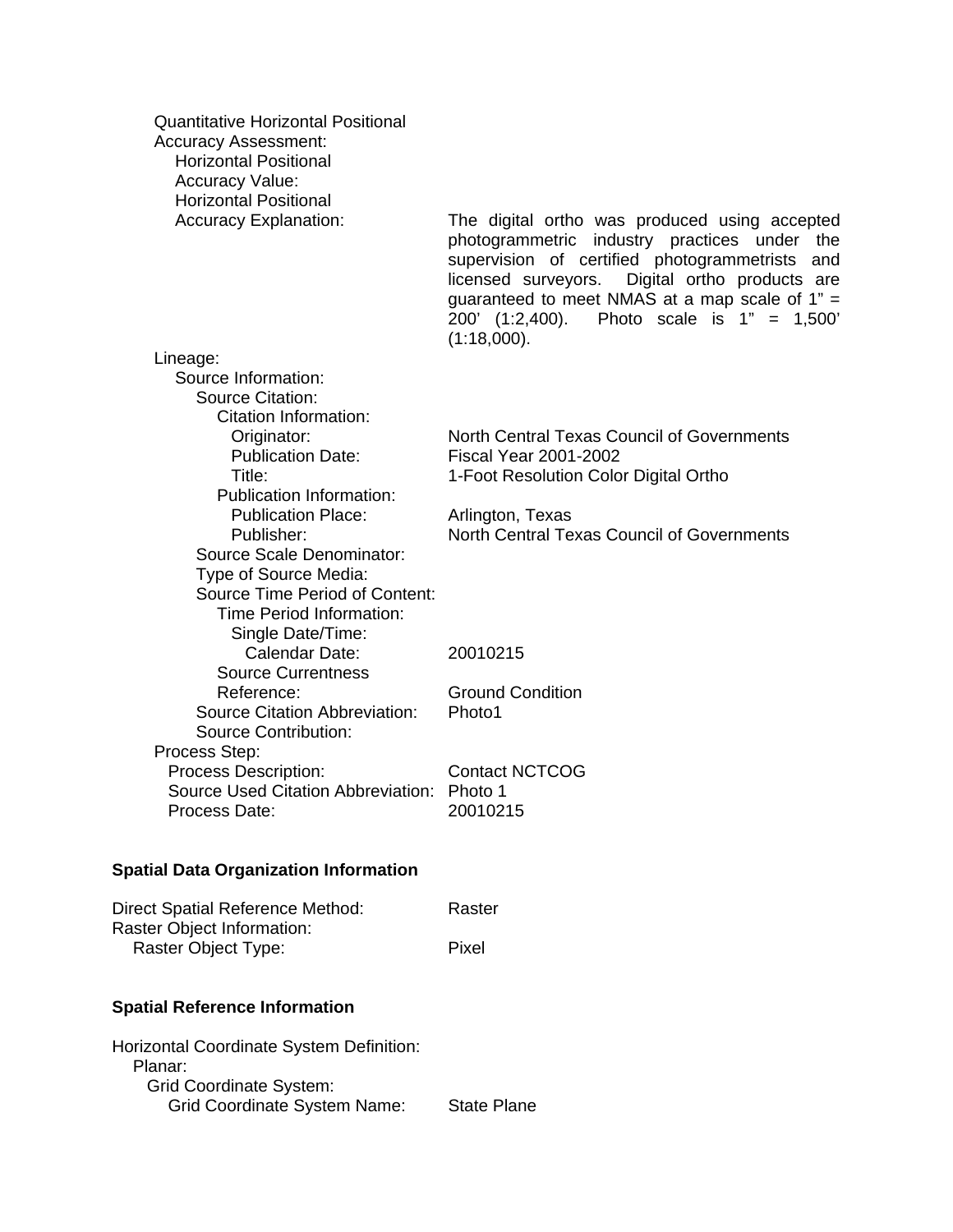| State Plane Coordinate System:        |                                  |
|---------------------------------------|----------------------------------|
| Spcs Zone Identifier:                 | Texas, North Central (Zone 5351) |
| <b>Lambert Conformal Conic:</b>       |                                  |
| <b>Standard Parallel:</b>             | 32.133333                        |
| Standard Parallel:                    | 33.966667                        |
| Longitude of Central Meridian:        | $-98.5$                          |
| Latitude of Projection Origin:        | 31.666667                        |
| False Easting:                        | 1968499.9998                     |
| False Northing:                       | 6561666.666                      |
| <b>Planar Coordinate Information:</b> |                                  |
| Planar Coordinate Encoding Method:    | Coordinate Pair                  |
| Coordinate Representation:            |                                  |
| Abscissa Resolution:                  |                                  |
| Ordinate Resolution:                  |                                  |
| Planar Distance Units:                | Feet                             |
| Geodetic Model:                       |                                  |
| Horizontal Datum Name:                | North American 1983              |
| <b>Ellipsoid Name:</b>                | Geodetic Reference System 80     |
| Semi-Major Axis:                      | 6378137                          |
| Denominator of Flattening Ratio:      | 298.257                          |
|                                       |                                  |

# **Entity and Attribute Information**

Entity and Attribute Information: Overview Description:<br>Entity and Attribute Overview: Each pixel contains red, blue and green values, each from 0 to 255. Entity and Attribute Detail Citation: U.S. Department of the Interior, U.S. Geological Survey, 1996, Standards for Digital Orthophotos: Reston, VA.

# **Distribution Information**

| Distributor:                            |                                                      |
|-----------------------------------------|------------------------------------------------------|
| <b>Contact Person Primary:</b>          | Manager of GIS, Research and Information<br>Services |
| <b>Contact Organization Primary:</b>    | North Central Texas Council of Governments           |
| <b>Contact Address:</b>                 |                                                      |
| <b>Address Type:</b>                    | Mailing Address                                      |
| <b>Contact Address:</b>                 | 616 Six Flags Drive, Suite 200                       |
| City:                                   | Arlington                                            |
| State or Province:                      | Texas                                                |
| Postal Code:                            | 76011                                                |
| Country:                                | <b>USA</b>                                           |
| <b>Contact Voice Telephone:</b>         | (817) 695-9163                                       |
| <b>Contact Facsimile Telephone:</b>     | (817) 640-4228                                       |
| <b>Contact Electronic Mail Address:</b> | jhunt@nctcog.org                                     |
| <b>Resource Description:</b>            | Orthophotography                                     |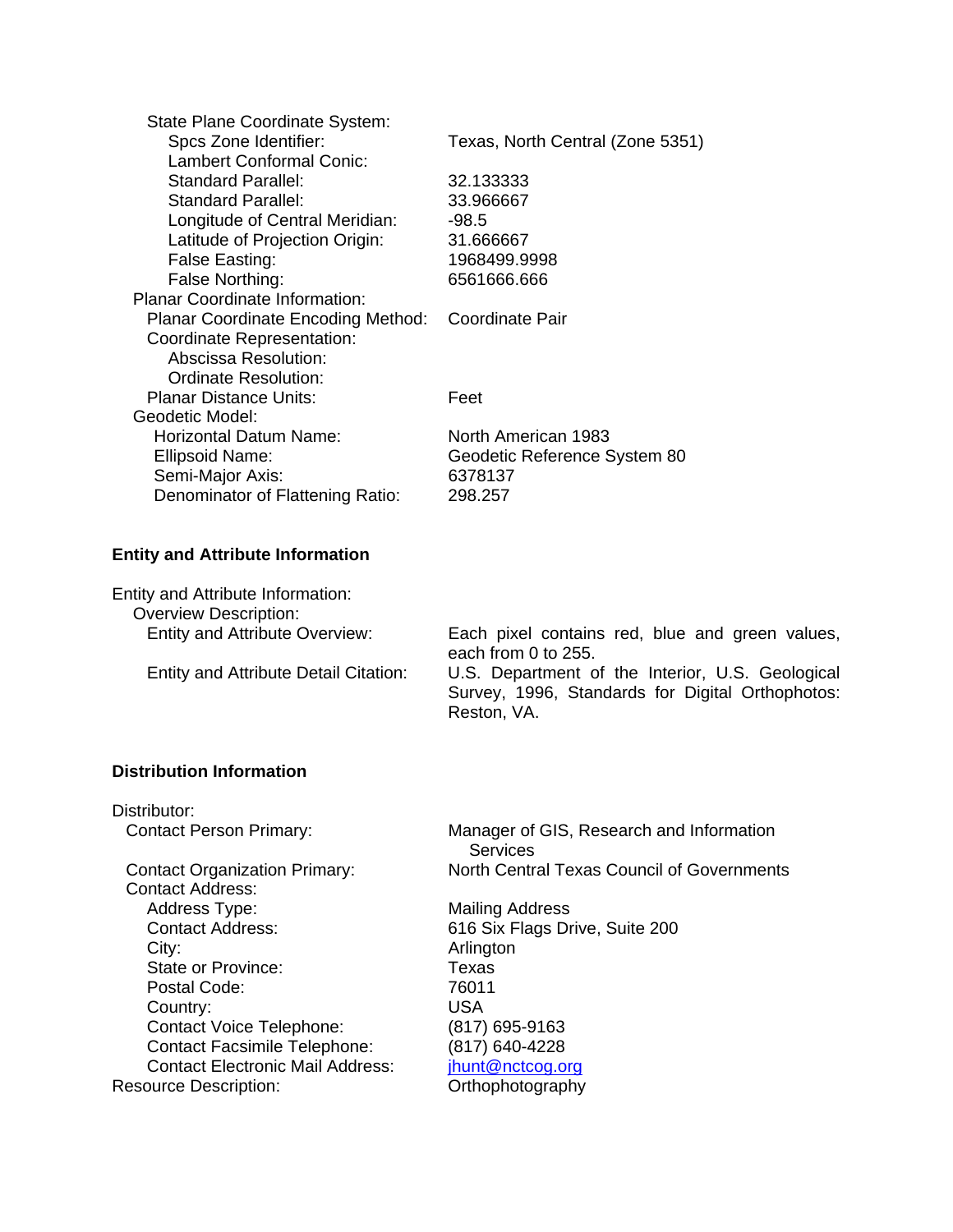Distribution Liability: NCTCOG and its participants assume no legal responsibility for the accuracy of said data. Standard Order Process: Digital Form: Digital Transfer Information: Format Name: Tiff Format Version Number: 6.0 Format Specification: Tag Image File Format Format Information Content: Uncompressed TIFF. The files are compatible with tag standards available at the time of production. Standard Order Process: Digital Form: Digital Transfer Information: Format Name: MrSID Format Version Number: 1.3.1 Format Specification: Format Information Content: 1:18 compression Digital Transfer Option: Offline Option: Offline Media: Compact Disk Recording Format: **ISO-9660** Compatibility Information: This CD-ROM can be used with all computers that support CD-ROM as a logical storage device. All text files are in ASCII format. Data files are in ASCII or binary format. Fees: **Fees:** Variable. Call for current pricing. Ordering Instructions: http://gis.dfwinfo.com/orthos2001.html **Metadata Reference Information**  Metadata Date: 20010904 Metadata Review Date: 20010904 Metadata Future Review Date: Unknown Metadata Contact: Contact Person Primary: Manager of GIS, Research and Information Services Contact Organization Primary: North Central Texas Council of Governments Contact Address: Address Type: Mailing Address Contact Address: 616 Six Flags Drive, Suite 200 City: Arlington State or Province: Texas Postal Code: 76011 Country: USA Contact Voice Telephone: (817) 695-9163 Contact Facsimile Telephone: (817) 640-4228 Contact Electronic Mail Address: ihunt@nctcog.org Metadata Standard Name: FGDC CSDGM Metadata Standard Version: FGDC-Std-001-1998